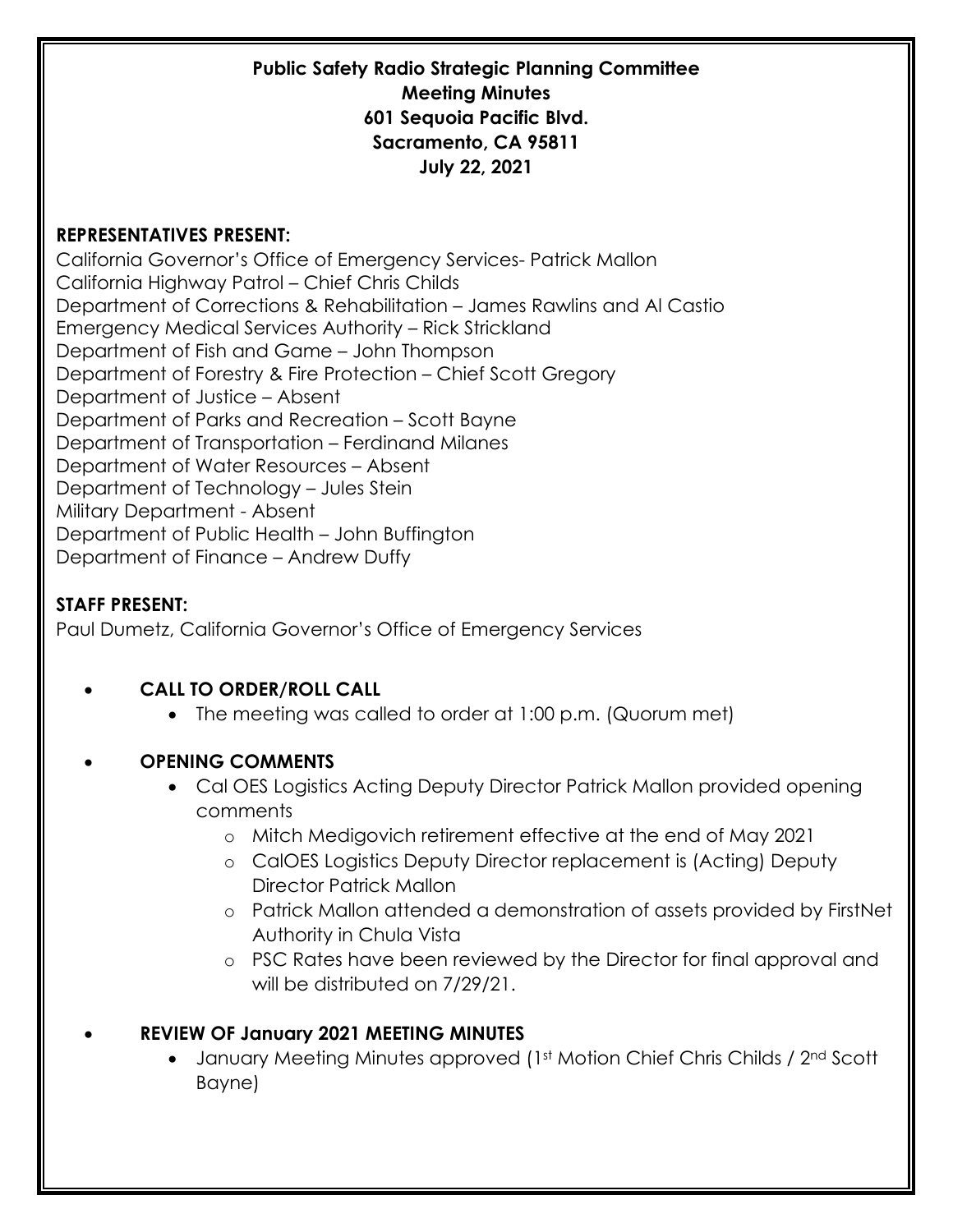#### • **LEGISLATIVE UPDATE**

- Reggie Salvador, Cal OES Chief of Legislation provided updates on the following bills:
	- o AB 988 Assembly Member Bauer-Kahan- Requires 988 centers by July 16, 2022, to provide a person experiencing a behavioral health crisis to a trained counselor by call. By January 1, 2027, to provide access to a trained counselor by call, text, and chat. It would require mobile crisis teams to respond to any individual in need of immediate suicidal or behavioral health crisis intervention in a timely manner.
	- o AB 1100 Assembly Member Aguiar Curry-Requires the California Public Utilities Commission (CPUC) to collect specified information related to the damage, repair, restoration, and backup generation of telecommunications infrastructure because of a fire or other disaster.
	- o AB 1403 California Emergency Services Act- Existing law, the California Emergency Services Act, authorizes the Governor to declare a state of emergency. This bill would additionally include a "de-energization event," defined as a planned power outage, as specified, within those conditions constituting a state of emergency.
	- o AB 1565 Committee of Emergency Management-Authorizes Cal OES to investigate the feasibility of establishing more than one (1) toll free 1- 800 telephone hotlines and considered the lessons learned and best practices of local governments and other states that established hotlines during the COVID-19 pandemic or other major disasters.
	- o SB 52 Senator Dodd- Existing law, the California Emergency Services Act- Define a "de-energization event" means a planned power outage, that would constitute as a "local" emergency with prescribed limitations.
	- o SB 341 Senator McGuire- Require each provider of telecommunications service to maintain on its internet website a public outage map showing that provider's outages, and would require the office, in consultation with the Public Utilities Commission, on or before July 1, 2022, to adopt by regulation requirements for those maps, as specified. The bill would authorize the office to provide the commission with all of the information provided to it as part of a telecommunications service provider's community isolation outage notification and require the office to aggregate that data and post that aggregated data on its internet website.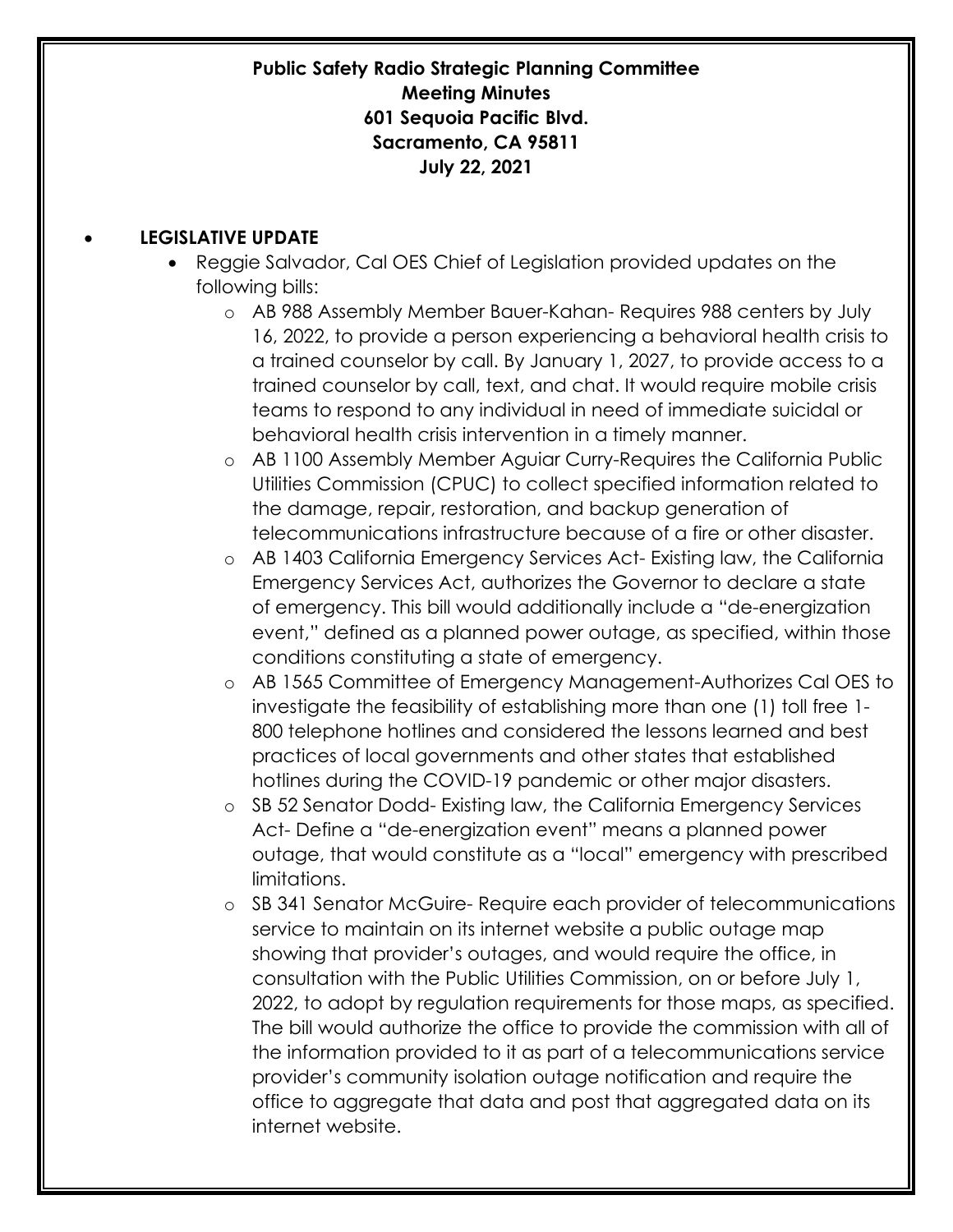- o HR 1250 Emergency Reporting Act Congresswomen Matsui- Requires the Federal Communications Commission (FCC) to report on certain activations of the Disaster Information Reporting System (the system through which communications providers report their operational status during times of crisis) and to adopt specified rules related to network outage reporting.
- o HR 1848 Congressman Pallone- To rebuild and modernize the Nation's infrastructure to expand access to broadband and Next Generation 9-1-1.
- o HR 1859 Congressman Smith-Authorize the Secretary of Health and Human Services, acting through the Assistant Secretary for Mental Health and Substance Use to award grants to states, territories, political subdivisions, as well as tribal governments to establish a 9-1-1 unarmed response program.
- o SB 466 The Kelsey Smith Act Moran-A provider must disclose this information at the request of an investigative or law enforcement officer (or public safety employee or agent on behalf of such officer).
- o SB 1175 9-1-1 Saves Act Burr- Categorizes public safety telecommunicators as a protective service occupation under the Standard Occupational Classification System.

# • **PUBLIC SAFETY COMMUNICATIONS RADIO UPDATE CAL OES PUBLIC SAFETY COMMUNICATIONS**

- A presentation regarding the status of the California Radio Interoperability system was provided
- Mr. Mallon provided information regarding the limited Vault space and the three (3) major efforts that are happening
- Mr. Mallon provided the survey results that were sent out to multiple state, and local agencies regarding the CRIS System
- Mr. Dye provided updates regarding the California Radio Interoperability System (CRIS)

# • **CALIFORNIA STATEWIDE INTEROPERABILITY EXECUTIVE COMMITTEE (CAL SIEC)**

- Mr. Stoffel provided an update regarding Cal SIEC
- Briefing on Cal SIEC's four (4) planning areas
- Cal SCIP revision completed August 2020
- Cal IFOG completed July 2020 and can be downloaded in the Apple and Google Play stores